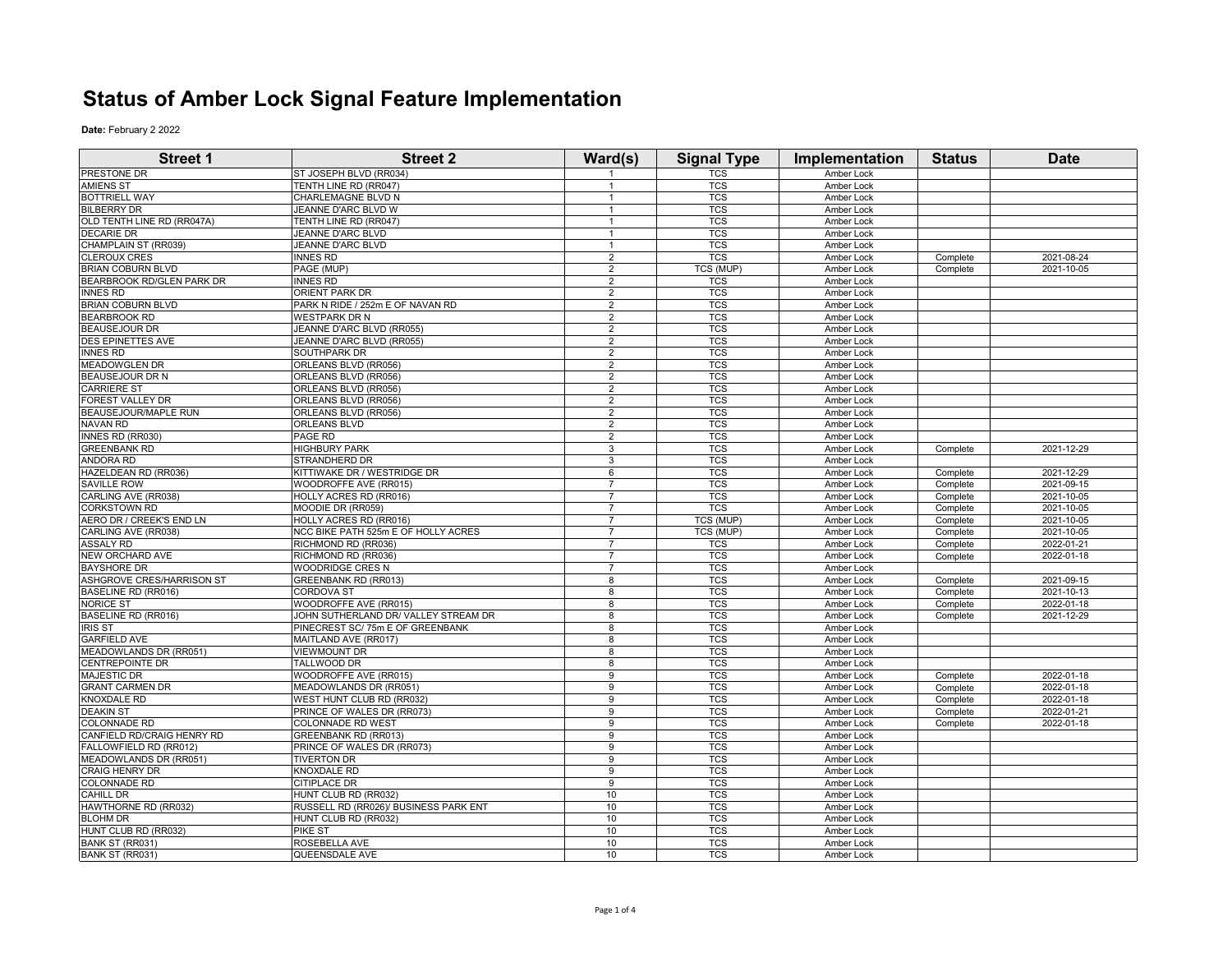| <b>Street 1</b>                           | <b>Street 2</b>                                 | Ward(s)  | <b>Signal Type</b>       | Implementation           | <b>Status</b>        | <b>Date</b> |
|-------------------------------------------|-------------------------------------------------|----------|--------------------------|--------------------------|----------------------|-------------|
| BANK ST (RR031)                           | DAVIDSON / LESTER (RR24)                        | 10       | $\overline{\text{TCS}}$  | <b>Amber Lock</b>        |                      |             |
| AGES RD                                   | HAWTHORNE RD                                    | 10       | TCS                      | Amber Lock               |                      |             |
| <b>BANK ST (RR031)</b>                    | ST BERNARD ST                                   | 10       | <b>TCS</b>               | Amber Lock               |                      |             |
| AIRPORT PKWY S/B OFF RAMP (RR079)         | UPLANDS DR (RR107)                              | 10       | <b>TCS</b>               | <b>Amber Lock</b>        |                      |             |
| LIMEBANK RD/RIVERSIDE DR                  | RIVER RD                                        | 10       | <b>TCS</b>               | Amber Lock               |                      |             |
| APPLEFORD ST                              | OGILVIE RD (RR050)                              | 11       | <b>TCS</b>               | Amber Lock               |                      |             |
| CYRVILLE RD (RR128)                       | OGILVIE RD (RR050)                              | 11       | <b>TCS</b>               | Amber Lock               |                      |             |
| CYRVILLE RD (RR128)                       | STAR TOP RD                                     | 11       | <b>TCS</b>               | Amber Lock               |                      |             |
| MISS OTTAWA ST                            | MONTREAL RD (RR034)                             | 11       | <b>TCS</b>               | Amber Lock               |                      |             |
| <b>CUMMINGS AVE</b>                       | DONALD ST                                       | 11       | <b>TCS</b>               | Amber Lock               |                      |             |
| <b>DONALD ST</b>                          | <b>ELAINE DR</b>                                | 11       | <b>TCS</b>               | Amber Lock               |                      |             |
| MONTREAL RD (RR034)                       | SINCLAIR ST                                     | 11       | <b>TCS</b>               | Amber Lock               |                      |             |
| CHARLOTTE ST (RR048)                      | <b>STEWART ST</b>                               | 12       | <b>TCS</b>               | Amber Lock               | Complete             | 2021-10-07  |
| <b>AUGUSTA ST</b>                         | RIDEAU ST (RR034)                               | 12       | TCS                      | Amber Lock               | Complete             | 2022-01-28  |
| COLONEL BY DR                             | CAMPUS STN U OF OTTAWA / 650m S OF DND ENTRANCE | 12       | TCS (MUP)                | Amber Lock               | Complete             | 2021-10-14  |
| RIDEAU ST (RR034)                         | WURTEMBURG ST                                   | 12       | <b>TCS</b>               | Amber Lock               | Complete             | 2021-10-14  |
| <b>ST PATRICK ST</b>                      | PEDESTRIAN SIGNAL / 11m W OF MACKENZIE AVE      | 12       | TCS (MUP)                | Amber Lock               | Complete             | 2021-10-19  |
| <b>DESCHAMPS AVE</b>                      | VANIER PKWY (RR019)                             | 12       | TCS                      | Amber Lock               | Complete             | 2022-01-24  |
| <b>MARIER AVE</b>                         | MONTREAL RD (RR034)                             | 12       | <b>TCS</b>               | Amber Lock               |                      |             |
| MCARTHUR AVE (RR068)                      | <b>OLMSTEAD ST</b>                              | 12       | <b>TCS</b>               | Amber Lock               |                      |             |
| <b>CHAPEL ST</b>                          | RIDEAU ST (RR034)                               | 12       | <b>TCS</b>               | Amber Lock               |                      |             |
| <b>BRUYERE ST</b>                         | SUSSEX DR (RR093)                               | 12       | <b>TCS</b>               | Amber Lock               |                      |             |
| BEAUSOLEIL DR/ST.ANDREW ST                | ST PATRICK ST (RR044)                           | 12       | <b>TCS</b>               | Amber Lock               |                      |             |
| KING EDWARD AVE (RR099)                   | ST ANDREW ST                                    | 12       | <b>TCS</b>               | Amber Lock               |                      |             |
| LAFONTAINE AVE                            | MCARTHUR AVE (RR068)                            | 12       | <b>TCS</b>               | Amber Lock               |                      |             |
| BOTELER ST (RR078)                        | SUSSEX DR (RR093)                               | 12       | <b>TCS</b>               | Amber Lock               |                      |             |
| <b>ALLEN BLVD</b>                         | MCARTHUR AVE (RR068)                            | 12       | <b>TCS</b>               | Amber Lock               |                      |             |
| <b>BRANT ST</b><br><b>MARGUERITE AVE</b>  | MCARTHUR AVE (RR068)                            | 12       | <b>TCS</b><br><b>TCS</b> | Amber Lock               |                      |             |
|                                           | MCARTHUR AVE (RR068)<br>RIDEAU ST (RR034)       | 12<br>12 | <b>TCS</b>               | Amber Lock               |                      |             |
| <b>COBOURG ST</b><br>MCARTHUR AVE (RR068) | MOOREVALE / RUE DE L'EGLISE                     | 13       | <b>TCS</b>               | Amber Lock               |                      | 2022-01-21  |
| <b>MAY ST</b>                             | MCARTHUR AVE (RR068)                            | 13       | <b>TCS</b>               | Amber Lock<br>Amber Lock | Complete<br>Complete | 2022-01-21  |
| <b>CUMMINGS ST</b>                        | MONTREAL RD (RR034)                             | 13       | TCS                      | Amber Lock               |                      |             |
| <b>BRITTANY DR</b>                        | MONTREAL RD (RR034)                             | 13       | <b>TCS</b>               | Amber Lock               |                      |             |
| <b>DEN HAAG DR/LANG'S RD</b>              | MONTREAL RD (RR034)                             | 13       | TCS                      | Amber Lock               |                      |             |
| <b>DONALD ST</b>                          | ST PAUL ECOLE/48m E OF PAUL EMILE LAMARCHE      | 13       | <b>TCS</b>               | Amber Lock               |                      |             |
| <b>DONALD ST</b>                          | QUILL ST                                        | 13       | <b>TCS</b>               | Amber Lock               |                      |             |
| <b>BIRCH AVE</b>                          | <b>HEMLOCK RD</b>                               | 13       | <b>TCS</b>               | Amber Lock               |                      |             |
| <b>ARTHUR ST</b>                          | <b>GLADSTONE AVE</b>                            | 14       | <b>TCS</b>               | Amber Lock               | Complete             | 2021-11-18  |
| BRONSON AVE (RR079)                       | LAURIER AVE W (RR048)                           | 14       | <b>TCS</b>               | Amber Lock               | Complete             | 2021-10-05  |
| <b>ALBERT</b>                             | 105M S OF COMMISSIONER                          | 14       | <b>TCS (MUP)</b>         | Amber Lock               | Complete             | 2021-09-22  |
| <b>BOOTH ST</b>                           | WAR MUSEUM ACCESS / 225 N OF VIMY PLACE         | 14       | <b>TCS</b>               | Amber Lock               | Complete             | 2021-09-29  |
| <b>BOOTH ST</b>                           | <b>NORMAN ST</b>                                | 14       | <b>TCS</b>               | Amber Lock               | Complete             | 2021-11-12  |
| ALBERT ST (RR042)/SLATER ST               | EMPRESS AVE/ TRANSITWAY W                       | 14       | <b>TCS</b>               | Amber Lock               | Complete             | 2021-12-29  |
| <b>GEORGE ST WEST</b>                     | <b>PRESTON ST</b>                               | 14       | <b>TCS</b>               | Amber Lock               |                      |             |
| <b>FAIRMONT AVE</b>                       | <b>GLADSTONE AVE</b>                            | 15       | <b>TCS</b>               | Amber Lock               | Complete             | 2021-11-23  |
| ALBERT ST (RR042)/SCOTT ST (RR040)        | BAYVIEW RD (RR080)                              | 15       | <b>TCS</b>               | Amber Lock               | Complete             | 2021-11-18  |
| <b>MELROSE AVE</b>                        | <b>WELLINGTON ST (RR036)</b>                    | 15       | <b>TCS</b>               | Amber Lock               | Complete             | 2021-11-18  |
| <b>BYRON AVE</b>                          | CHURCHILL AVE N                                 | 15       | <b>TCS</b>               | Amber Lock               | Complete             | 2021-11-18  |
| HOLLAND AVE (RR069)                       | <b>TYNDALL ST</b>                               | 15       | <b>TCS</b>               | Amber Lock               | Complete             | 2021-11-23  |
| <b>FAIRMONT AVE</b>                       | <b>WELLINGTON ST (RR036)</b>                    | 15       | TCS                      | Amber Lock               | Complete             | 2021-11-19  |
| <b>CLARE ST</b>                           | KIRKWOOD AVE (RR067                             | 15       | <b>TCS</b>               | Amber Lock               | Complete             | 2021-11-19  |
| <b>GARLAND ST/SOMERSET ST</b>             | <b>WELLINGTON ST (RR036)</b>                    | 15       | <b>TCS</b>               | Amber Lock               | Complete             | 2021-10-12  |
| CHURCHILL AVE                             | DOVERCOURT AVE                                  | 15       | <b>TCS</b>               | Amber Lock               | Complete             | 2021-09-23  |
| SIR JOHN A. MACDONLAD PKWY                | RIVER ST/ SLIDELL ST                            | 15       | <b>TCS</b>               | Amber Lock               | Complete             | 2021-10-13  |
| <b>CARRUTHERS AVE</b>                     | WELLINGTON ST (RR036)                           | 15       | <b>TCS</b>               | Amber Lock               | Complete             | 2021-09-23  |
| HOLLAND AVE (RR069)                       | KENILWORTH ST                                   | 15       | <b>TCS</b>               | Amber Lock               | Complete             | 2021-09-22  |
| CHURCHILL AVE                             | <b>CLARE / PRINCETON</b>                        | 15       | <b>TCS</b>               | Amber Lock               | Complete             | 2021-09-23  |
| KIRKWOOD AVE (RR067)                      | RICHMOND RD (RR036)                             | 15       | <b>TCS</b>               | Amber Lock               |                      |             |
| ANNA AVE / LAPPERIERE AVE                 | MERIVALE RD (RR063)                             | 16       | <b>TCS</b>               | Amber Lock               | Complete             | 2021-11-19  |
| KIRKWOOD AVE (RR067)                      | LAPERRIERE AVE                                  | 16       | <b>TCS</b>               | Amber Lock               | Complete             | 2021-11-22  |
| <b>AYLMER AVE</b>                         | BANK ST (RR031)                                 | 16       | TCS                      | Amber Lock               |                      |             |
| FISHER AVE (RR069)                        | SHILLINGTON AVE                                 | 16       | <b>TCS</b>               | Amber Lock               | Complete             | 2021-11-18  |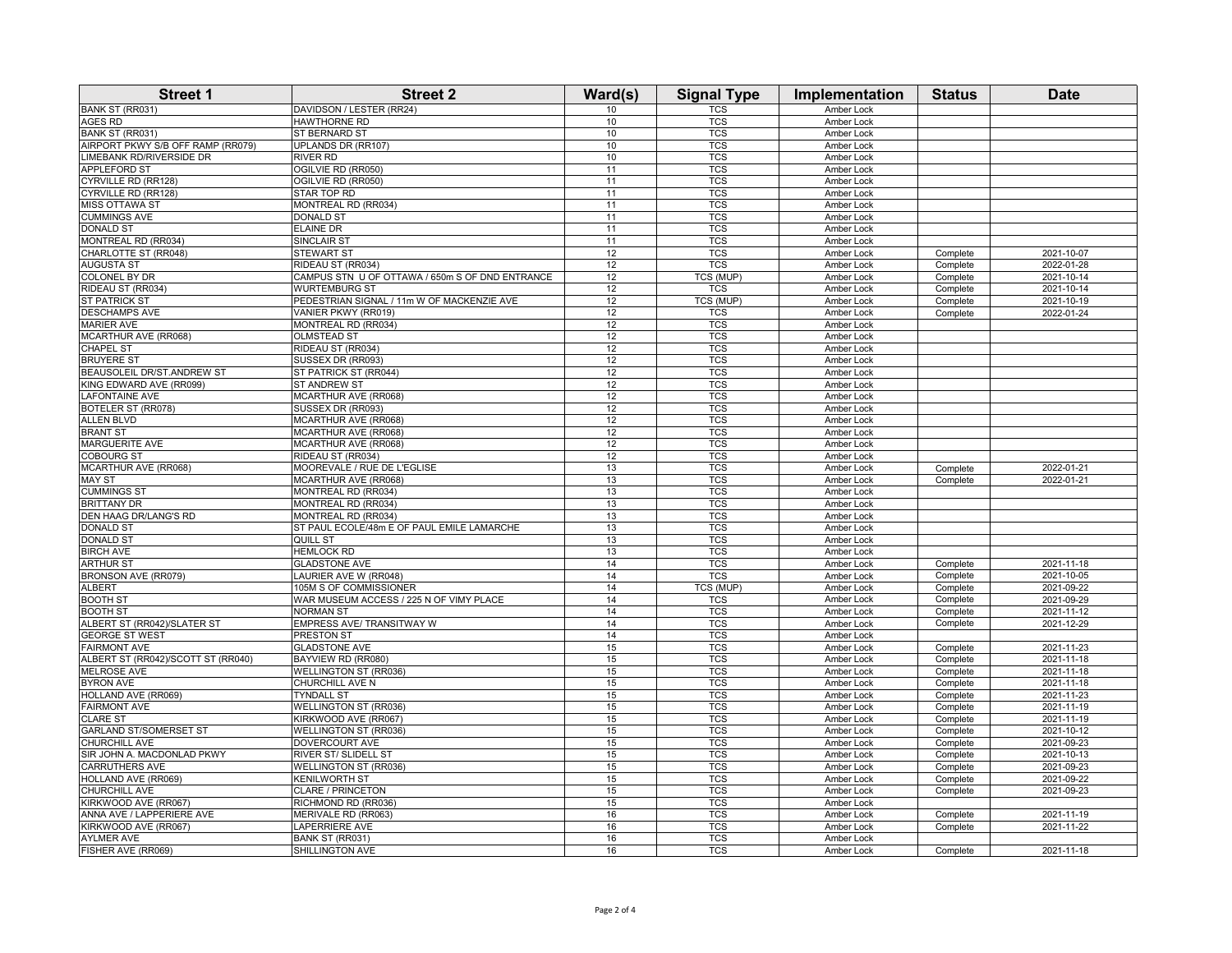| FISHER AVE (RR069)<br><b>TRENT ST</b><br>16<br>TCS<br>Complete<br>220m S OF TRENT ST<br><b>TCS</b><br>2021-11-19<br>FISHER AVE (RR069)<br>16<br>Amber Lock<br>Complete<br>FISHER AVE (RR069)<br>MCCOOEY LANE<br><b>TCS</b><br>Complete<br>2021-11-22<br>16<br>Amber Lock<br><b>CLAYMOR AVE</b><br>MEADOWLANDS DR (RR051)<br><b>TCS</b><br>Complete<br>2021-10-05<br>16<br>Amber Lock<br>HARTWELL LOCKS RD<br>PRINCE OF WALES DR (RR073)<br>16<br><b>TCS</b><br>2021-10-14<br>Amber Lock<br>Complete<br>DYNES RD<br>PRINCE OF WALES DR (RR073)<br>16<br><b>TCS</b><br>2022-01-18<br>Amber Lock<br>Complete<br>COLDREY AVE/CRERAR AVE<br>MERIVALE RD (RR063)<br>16<br><b>TCS</b><br>Amber Lock<br>Complete<br>2021-12-29<br>16<br><b>TCS</b><br><b>MOONEY'S BAY PL</b><br>RIVERSIDE DR<br>Amber Lock<br>OTTERSON DR/SPRINGLAND DR<br>WALKLEY RD (RR074)<br>16<br><b>TCS</b><br>Amber Lock<br>RIVERSIDE DR (RR019)<br><b>TCS</b><br>REVELSTOKE DR<br>16<br>Amber Lock<br>FALAISE RD / KOCHAR DR<br>PRINCE OF WALES DR (RR073)<br>16<br><b>TCS</b><br>Amber Lock<br>DEBRA AVE<br>MEADOWLANDS DR (RR051)<br><b>TCS</b><br>16<br>Amber Lock<br><b>MCCARTHY RD</b><br>16<br><b>TCS</b><br>PAUL ANKA DR<br><b>Amber Lock</b><br>MCCARTHY RD<br><b>TCS</b><br>PLANTE DR N<br>16<br>Amber Lock<br>KOCHAR DR / NORMANDY CRES<br>PRINCE OF WALES DR (RR073)<br><b>TCS</b><br>16<br>Amber Lock<br>KIRKWOOD AVE (RR067)<br><b>TCS</b><br><b>COLDREY AVE</b><br>16<br>Amber Lock<br>BANK ST (RR031)<br>FIFTH AVE<br>17<br><b>TCS</b><br>Amber Lock<br>BANK ST (RR031)<br><b>FIRST AVE</b><br>17<br><b>TCS</b><br>Amber Lock<br>17<br>BANK ST (RR031)<br><b>GLEBE AVE</b><br><b>TCS</b><br>Amber Lock<br>17<br><b>TCS</b><br>BANK ST (RR031)<br><b>CAMERON AVE</b><br>Amber Lock<br>BELMONT AVE / GLEN AVE<br><b>TCS</b><br>BANK ST (RR031)<br>17<br>Amber Lock<br>17<br><b>TCS</b><br>BANK ST (RR031)<br>THIRD AVE<br>Amber Lock<br>RIVERDALE AVE<br>SUNNYSIDE AVE<br>17<br><b>TCS</b><br>Amber Lock<br><b>CLEMENTINE BLVD</b><br>HERON RD (RR016)<br>17<br><b>TCS</b><br>2021-11-22<br>Amber Lock<br>Complete<br>HERON RD (RR016)<br>CANADIAN TIRE ACCESS / 155m W OF BANK ST<br>17<br><b>TCS</b><br>Amber Lock<br>2021-11-29<br><b>CLOVER ST</b><br>HERON RD (RR016)<br>17<br><b>TCS</b><br>Amber Lock<br>Complete<br><b>TCS</b><br>BRONSON AVE (RR079)<br>FIFTH AVE/MADAWASKA BLVD<br>17<br>Complete<br>2021-11-22<br>Amber Lock<br>COLONEL BY DR<br>CARLETON UNIVERSITY/ 1150m N OF HOGS BACK RD<br>17<br><b>TCS</b><br>Amber Lock<br>Complete<br>2021-11-18<br><b>TCS</b><br>2022-01-25<br>BANK ST (RR031)<br>HOLMWOOD AVE<br>17<br>Amber Lock<br>Complete<br><b>TCS</b><br>BANK ST (RR031)<br>RIVERDALE AVE<br>17<br>2021-11-22<br>Amber Lock<br>Complete<br><b>COLONEL BY DR</b><br>17<br>TCS<br>CLEGG ST<br>Amber Lock<br>Complete<br>2021-10-05<br><b>BRONSON</b><br>288M N OF SUNNYSIDE<br>17<br>TCS (MUP)<br>Amber Lock<br>Complete<br>2021-10-05<br>17<br><b>TCS (MUP)</b><br>COLONEL BY DR<br>SENECA ST<br>Amber Lock<br>Complete<br>2021-10-14<br>CHAMBERLAIN AVE (RR062)<br>PERCY ST<br>17<br><b>TCS</b><br>2021-10-15<br>Amber Lock<br>Complete<br>UOTTAWA ACCESS / 990m E OF MAIN ST<br><b>TCS</b><br>LEES AVE (RR066)<br>17<br>Amber Lock<br><b>ALTA VISTA DR</b><br>PLEASANT PARK RD<br>18<br>TCS<br>Amber Lock<br><b>TCS</b><br>RUSSELL RD (RR026)<br>SOUTHVALE CRES S<br>18<br>Amber Lock<br>SOUTHVALE CRES N<br>18<br><b>TCS</b><br>RUSSELL RD (RR026)<br>Amber Lock<br>RUSSELL RD (RR026)<br><b>TUPPER AVE</b><br><b>TCS</b><br>18<br>Amber Lock<br>18<br><b>TCS</b><br><b>ALTA VISTA DR</b><br>RIDGEMONT AVE<br>Amber Lock<br>BOTSFORD ST/DAUPHIN RD<br>SMYTH RD (RR072)<br>18<br>TCS<br><b>Amber Lock</b><br><b>HAIG DR</b><br>RUSSELL RD<br>18<br><b>TCS</b><br>Amber Lock<br><b>ALTA VISTA DR</b><br><b>DORION AVE</b><br>18<br><b>TCS</b><br>2022-01-21<br>Amber Lock<br>Complete<br><b>HAIG DR</b><br>SMYTH RD (RR072)<br>18<br><b>TCS</b><br>Amber Lock<br>BRIAR HILL DR/SANDALWOOD<br><b>TCS</b><br>2022-01-21<br>HERON RD (RR016)<br>18<br>Amber Lock<br>Complete<br><b>BAYCREST DR</b><br>18<br><b>TCS</b><br>2022-01-25<br>HERON RD (RR016)<br>Amber Lock<br>Complete<br>PLEASANT PARK RD<br><b>ST LAURENT BLVD</b><br>TCS<br>18<br>Amber Lock<br>Complete<br>2022-01-25<br><b>ALTA VISTA DR</b><br>18<br><b>TCS</b><br>KILBORN AVE<br>Amber Lock<br>18<br><b>TCS</b><br><b>JOLIFFE ST</b><br>ST LAURENT BLVD<br>Amber Lock<br>2022-01-25<br>Complete<br>HERON RD (RR016)<br>HERONGATE MALL/JEFFERSON ST<br>18<br><b>TCS</b><br>Amber Lock<br>18<br><b>TCS</b><br>INDUSTRIAL AVE (RR030)<br>RUSSELL RD<br>Amber Lock<br>SOUTHFIELD WAY<br>19<br>TCS<br>TENTH LINE RD<br>Amber Lock<br><b>TCS</b><br>TENTH LINE RD<br>HARVEST VALLEY AVE<br>19<br>Amber Lock<br><b>BRIAN COBURN BLVD</b><br>AQUAVIEW DR / LAKERIDGE DR<br>19<br><b>TCS</b><br>Amber Lock<br>INNES RD (RR030)<br>PORTOBELLO BLVD<br>19<br><b>TCS</b><br>Amber Lock<br>19<br><b>TCS</b><br>INNES RD (RR030)<br>PROVENCE RD<br>Amber Lock<br>19<br><b>TCS</b><br><b>NAVAN RD</b><br>TENTH LINE RD<br>Amber Lock<br>LAKEPOINTE DR / GERRY LALONDE DR<br>19<br><b>TCS</b><br>TENTH LINE RD<br>Amber Lock<br>20<br><b>MANOTICK STATION RD</b><br><b>TCS</b><br>MITCH OWENS RD<br>Amber Lock<br>OLD PRESCOTT RD<br>PARKWAY RD<br>20<br><b>TCS</b><br>Amber Lock<br>ALBION RD (RR025)<br>RIDEAU RD<br>20<br><b>TCS</b><br>Amber Lock<br>MOODIE DR (RR011)<br>21<br>FALLOWFIELD RD (RR012)<br><b>TCS</b><br>Amber Lock<br>FOURTH LINE RD (RR005)<br>ROGER STEVENS DR (RR006)<br>21<br><b>TCS</b><br>Amber Lock | <b>Street 1</b> | <b>Street 2</b> | Ward(s) | <b>Signal Type</b> | Implementation    | <b>Status</b> | <b>Date</b> |
|-----------------------------------------------------------------------------------------------------------------------------------------------------------------------------------------------------------------------------------------------------------------------------------------------------------------------------------------------------------------------------------------------------------------------------------------------------------------------------------------------------------------------------------------------------------------------------------------------------------------------------------------------------------------------------------------------------------------------------------------------------------------------------------------------------------------------------------------------------------------------------------------------------------------------------------------------------------------------------------------------------------------------------------------------------------------------------------------------------------------------------------------------------------------------------------------------------------------------------------------------------------------------------------------------------------------------------------------------------------------------------------------------------------------------------------------------------------------------------------------------------------------------------------------------------------------------------------------------------------------------------------------------------------------------------------------------------------------------------------------------------------------------------------------------------------------------------------------------------------------------------------------------------------------------------------------------------------------------------------------------------------------------------------------------------------------------------------------------------------------------------------------------------------------------------------------------------------------------------------------------------------------------------------------------------------------------------------------------------------------------------------------------------------------------------------------------------------------------------------------------------------------------------------------------------------------------------------------------------------------------------------------------------------------------------------------------------------------------------------------------------------------------------------------------------------------------------------------------------------------------------------------------------------------------------------------------------------------------------------------------------------------------------------------------------------------------------------------------------------------------------------------------------------------------------------------------------------------------------------------------------------------------------------------------------------------------------------------------------------------------------------------------------------------------------------------------------------------------------------------------------------------------------------------------------------------------------------------------------------------------------------------------------------------------------------------------------------------------------------------------------------------------------------------------------------------------------------------------------------------------------------------------------------------------------------------------------------------------------------------------------------------------------------------------------------------------------------------------------------------------------------------------------------------------------------------------------------------------------------------------------------------------------------------------------------------------------------------------------------------------------------------------------------------------------------------------------------------------------------------------------------------------------------------------------------------------------------------------------------------------------------------------------------------------------------------------------------------------------------------------------------------------------------------------------------------------------------------------------------------------------------------------------------------------------------------------------------------------------------------------------------------------------------------------------------------------------------------------------------------------------------------------------------------------------------------------------------------------------------------------------------------------------------------------------------------------------------------------------------------------------------------------------------------------------------------------------------------------------------------------------------------------------------------------------------------------------------------|-----------------|-----------------|---------|--------------------|-------------------|---------------|-------------|
|                                                                                                                                                                                                                                                                                                                                                                                                                                                                                                                                                                                                                                                                                                                                                                                                                                                                                                                                                                                                                                                                                                                                                                                                                                                                                                                                                                                                                                                                                                                                                                                                                                                                                                                                                                                                                                                                                                                                                                                                                                                                                                                                                                                                                                                                                                                                                                                                                                                                                                                                                                                                                                                                                                                                                                                                                                                                                                                                                                                                                                                                                                                                                                                                                                                                                                                                                                                                                                                                                                                                                                                                                                                                                                                                                                                                                                                                                                                                                                                                                                                                                                                                                                                                                                                                                                                                                                                                                                                                                                                                                                                                                                                                                                                                                                                                                                                                                                                                                                                                                                                                                                                                                                                                                                                                                                                                                                                                                                                                                                                                                                                         |                 |                 |         |                    | <b>Amber Lock</b> |               | 2021-11-22  |
|                                                                                                                                                                                                                                                                                                                                                                                                                                                                                                                                                                                                                                                                                                                                                                                                                                                                                                                                                                                                                                                                                                                                                                                                                                                                                                                                                                                                                                                                                                                                                                                                                                                                                                                                                                                                                                                                                                                                                                                                                                                                                                                                                                                                                                                                                                                                                                                                                                                                                                                                                                                                                                                                                                                                                                                                                                                                                                                                                                                                                                                                                                                                                                                                                                                                                                                                                                                                                                                                                                                                                                                                                                                                                                                                                                                                                                                                                                                                                                                                                                                                                                                                                                                                                                                                                                                                                                                                                                                                                                                                                                                                                                                                                                                                                                                                                                                                                                                                                                                                                                                                                                                                                                                                                                                                                                                                                                                                                                                                                                                                                                                         |                 |                 |         |                    |                   |               |             |
|                                                                                                                                                                                                                                                                                                                                                                                                                                                                                                                                                                                                                                                                                                                                                                                                                                                                                                                                                                                                                                                                                                                                                                                                                                                                                                                                                                                                                                                                                                                                                                                                                                                                                                                                                                                                                                                                                                                                                                                                                                                                                                                                                                                                                                                                                                                                                                                                                                                                                                                                                                                                                                                                                                                                                                                                                                                                                                                                                                                                                                                                                                                                                                                                                                                                                                                                                                                                                                                                                                                                                                                                                                                                                                                                                                                                                                                                                                                                                                                                                                                                                                                                                                                                                                                                                                                                                                                                                                                                                                                                                                                                                                                                                                                                                                                                                                                                                                                                                                                                                                                                                                                                                                                                                                                                                                                                                                                                                                                                                                                                                                                         |                 |                 |         |                    |                   |               |             |
|                                                                                                                                                                                                                                                                                                                                                                                                                                                                                                                                                                                                                                                                                                                                                                                                                                                                                                                                                                                                                                                                                                                                                                                                                                                                                                                                                                                                                                                                                                                                                                                                                                                                                                                                                                                                                                                                                                                                                                                                                                                                                                                                                                                                                                                                                                                                                                                                                                                                                                                                                                                                                                                                                                                                                                                                                                                                                                                                                                                                                                                                                                                                                                                                                                                                                                                                                                                                                                                                                                                                                                                                                                                                                                                                                                                                                                                                                                                                                                                                                                                                                                                                                                                                                                                                                                                                                                                                                                                                                                                                                                                                                                                                                                                                                                                                                                                                                                                                                                                                                                                                                                                                                                                                                                                                                                                                                                                                                                                                                                                                                                                         |                 |                 |         |                    |                   |               |             |
|                                                                                                                                                                                                                                                                                                                                                                                                                                                                                                                                                                                                                                                                                                                                                                                                                                                                                                                                                                                                                                                                                                                                                                                                                                                                                                                                                                                                                                                                                                                                                                                                                                                                                                                                                                                                                                                                                                                                                                                                                                                                                                                                                                                                                                                                                                                                                                                                                                                                                                                                                                                                                                                                                                                                                                                                                                                                                                                                                                                                                                                                                                                                                                                                                                                                                                                                                                                                                                                                                                                                                                                                                                                                                                                                                                                                                                                                                                                                                                                                                                                                                                                                                                                                                                                                                                                                                                                                                                                                                                                                                                                                                                                                                                                                                                                                                                                                                                                                                                                                                                                                                                                                                                                                                                                                                                                                                                                                                                                                                                                                                                                         |                 |                 |         |                    |                   |               |             |
|                                                                                                                                                                                                                                                                                                                                                                                                                                                                                                                                                                                                                                                                                                                                                                                                                                                                                                                                                                                                                                                                                                                                                                                                                                                                                                                                                                                                                                                                                                                                                                                                                                                                                                                                                                                                                                                                                                                                                                                                                                                                                                                                                                                                                                                                                                                                                                                                                                                                                                                                                                                                                                                                                                                                                                                                                                                                                                                                                                                                                                                                                                                                                                                                                                                                                                                                                                                                                                                                                                                                                                                                                                                                                                                                                                                                                                                                                                                                                                                                                                                                                                                                                                                                                                                                                                                                                                                                                                                                                                                                                                                                                                                                                                                                                                                                                                                                                                                                                                                                                                                                                                                                                                                                                                                                                                                                                                                                                                                                                                                                                                                         |                 |                 |         |                    |                   |               |             |
|                                                                                                                                                                                                                                                                                                                                                                                                                                                                                                                                                                                                                                                                                                                                                                                                                                                                                                                                                                                                                                                                                                                                                                                                                                                                                                                                                                                                                                                                                                                                                                                                                                                                                                                                                                                                                                                                                                                                                                                                                                                                                                                                                                                                                                                                                                                                                                                                                                                                                                                                                                                                                                                                                                                                                                                                                                                                                                                                                                                                                                                                                                                                                                                                                                                                                                                                                                                                                                                                                                                                                                                                                                                                                                                                                                                                                                                                                                                                                                                                                                                                                                                                                                                                                                                                                                                                                                                                                                                                                                                                                                                                                                                                                                                                                                                                                                                                                                                                                                                                                                                                                                                                                                                                                                                                                                                                                                                                                                                                                                                                                                                         |                 |                 |         |                    |                   |               |             |
|                                                                                                                                                                                                                                                                                                                                                                                                                                                                                                                                                                                                                                                                                                                                                                                                                                                                                                                                                                                                                                                                                                                                                                                                                                                                                                                                                                                                                                                                                                                                                                                                                                                                                                                                                                                                                                                                                                                                                                                                                                                                                                                                                                                                                                                                                                                                                                                                                                                                                                                                                                                                                                                                                                                                                                                                                                                                                                                                                                                                                                                                                                                                                                                                                                                                                                                                                                                                                                                                                                                                                                                                                                                                                                                                                                                                                                                                                                                                                                                                                                                                                                                                                                                                                                                                                                                                                                                                                                                                                                                                                                                                                                                                                                                                                                                                                                                                                                                                                                                                                                                                                                                                                                                                                                                                                                                                                                                                                                                                                                                                                                                         |                 |                 |         |                    |                   |               |             |
|                                                                                                                                                                                                                                                                                                                                                                                                                                                                                                                                                                                                                                                                                                                                                                                                                                                                                                                                                                                                                                                                                                                                                                                                                                                                                                                                                                                                                                                                                                                                                                                                                                                                                                                                                                                                                                                                                                                                                                                                                                                                                                                                                                                                                                                                                                                                                                                                                                                                                                                                                                                                                                                                                                                                                                                                                                                                                                                                                                                                                                                                                                                                                                                                                                                                                                                                                                                                                                                                                                                                                                                                                                                                                                                                                                                                                                                                                                                                                                                                                                                                                                                                                                                                                                                                                                                                                                                                                                                                                                                                                                                                                                                                                                                                                                                                                                                                                                                                                                                                                                                                                                                                                                                                                                                                                                                                                                                                                                                                                                                                                                                         |                 |                 |         |                    |                   |               |             |
|                                                                                                                                                                                                                                                                                                                                                                                                                                                                                                                                                                                                                                                                                                                                                                                                                                                                                                                                                                                                                                                                                                                                                                                                                                                                                                                                                                                                                                                                                                                                                                                                                                                                                                                                                                                                                                                                                                                                                                                                                                                                                                                                                                                                                                                                                                                                                                                                                                                                                                                                                                                                                                                                                                                                                                                                                                                                                                                                                                                                                                                                                                                                                                                                                                                                                                                                                                                                                                                                                                                                                                                                                                                                                                                                                                                                                                                                                                                                                                                                                                                                                                                                                                                                                                                                                                                                                                                                                                                                                                                                                                                                                                                                                                                                                                                                                                                                                                                                                                                                                                                                                                                                                                                                                                                                                                                                                                                                                                                                                                                                                                                         |                 |                 |         |                    |                   |               |             |
|                                                                                                                                                                                                                                                                                                                                                                                                                                                                                                                                                                                                                                                                                                                                                                                                                                                                                                                                                                                                                                                                                                                                                                                                                                                                                                                                                                                                                                                                                                                                                                                                                                                                                                                                                                                                                                                                                                                                                                                                                                                                                                                                                                                                                                                                                                                                                                                                                                                                                                                                                                                                                                                                                                                                                                                                                                                                                                                                                                                                                                                                                                                                                                                                                                                                                                                                                                                                                                                                                                                                                                                                                                                                                                                                                                                                                                                                                                                                                                                                                                                                                                                                                                                                                                                                                                                                                                                                                                                                                                                                                                                                                                                                                                                                                                                                                                                                                                                                                                                                                                                                                                                                                                                                                                                                                                                                                                                                                                                                                                                                                                                         |                 |                 |         |                    |                   |               |             |
|                                                                                                                                                                                                                                                                                                                                                                                                                                                                                                                                                                                                                                                                                                                                                                                                                                                                                                                                                                                                                                                                                                                                                                                                                                                                                                                                                                                                                                                                                                                                                                                                                                                                                                                                                                                                                                                                                                                                                                                                                                                                                                                                                                                                                                                                                                                                                                                                                                                                                                                                                                                                                                                                                                                                                                                                                                                                                                                                                                                                                                                                                                                                                                                                                                                                                                                                                                                                                                                                                                                                                                                                                                                                                                                                                                                                                                                                                                                                                                                                                                                                                                                                                                                                                                                                                                                                                                                                                                                                                                                                                                                                                                                                                                                                                                                                                                                                                                                                                                                                                                                                                                                                                                                                                                                                                                                                                                                                                                                                                                                                                                                         |                 |                 |         |                    |                   |               |             |
|                                                                                                                                                                                                                                                                                                                                                                                                                                                                                                                                                                                                                                                                                                                                                                                                                                                                                                                                                                                                                                                                                                                                                                                                                                                                                                                                                                                                                                                                                                                                                                                                                                                                                                                                                                                                                                                                                                                                                                                                                                                                                                                                                                                                                                                                                                                                                                                                                                                                                                                                                                                                                                                                                                                                                                                                                                                                                                                                                                                                                                                                                                                                                                                                                                                                                                                                                                                                                                                                                                                                                                                                                                                                                                                                                                                                                                                                                                                                                                                                                                                                                                                                                                                                                                                                                                                                                                                                                                                                                                                                                                                                                                                                                                                                                                                                                                                                                                                                                                                                                                                                                                                                                                                                                                                                                                                                                                                                                                                                                                                                                                                         |                 |                 |         |                    |                   |               |             |
|                                                                                                                                                                                                                                                                                                                                                                                                                                                                                                                                                                                                                                                                                                                                                                                                                                                                                                                                                                                                                                                                                                                                                                                                                                                                                                                                                                                                                                                                                                                                                                                                                                                                                                                                                                                                                                                                                                                                                                                                                                                                                                                                                                                                                                                                                                                                                                                                                                                                                                                                                                                                                                                                                                                                                                                                                                                                                                                                                                                                                                                                                                                                                                                                                                                                                                                                                                                                                                                                                                                                                                                                                                                                                                                                                                                                                                                                                                                                                                                                                                                                                                                                                                                                                                                                                                                                                                                                                                                                                                                                                                                                                                                                                                                                                                                                                                                                                                                                                                                                                                                                                                                                                                                                                                                                                                                                                                                                                                                                                                                                                                                         |                 |                 |         |                    |                   |               |             |
|                                                                                                                                                                                                                                                                                                                                                                                                                                                                                                                                                                                                                                                                                                                                                                                                                                                                                                                                                                                                                                                                                                                                                                                                                                                                                                                                                                                                                                                                                                                                                                                                                                                                                                                                                                                                                                                                                                                                                                                                                                                                                                                                                                                                                                                                                                                                                                                                                                                                                                                                                                                                                                                                                                                                                                                                                                                                                                                                                                                                                                                                                                                                                                                                                                                                                                                                                                                                                                                                                                                                                                                                                                                                                                                                                                                                                                                                                                                                                                                                                                                                                                                                                                                                                                                                                                                                                                                                                                                                                                                                                                                                                                                                                                                                                                                                                                                                                                                                                                                                                                                                                                                                                                                                                                                                                                                                                                                                                                                                                                                                                                                         |                 |                 |         |                    |                   |               |             |
|                                                                                                                                                                                                                                                                                                                                                                                                                                                                                                                                                                                                                                                                                                                                                                                                                                                                                                                                                                                                                                                                                                                                                                                                                                                                                                                                                                                                                                                                                                                                                                                                                                                                                                                                                                                                                                                                                                                                                                                                                                                                                                                                                                                                                                                                                                                                                                                                                                                                                                                                                                                                                                                                                                                                                                                                                                                                                                                                                                                                                                                                                                                                                                                                                                                                                                                                                                                                                                                                                                                                                                                                                                                                                                                                                                                                                                                                                                                                                                                                                                                                                                                                                                                                                                                                                                                                                                                                                                                                                                                                                                                                                                                                                                                                                                                                                                                                                                                                                                                                                                                                                                                                                                                                                                                                                                                                                                                                                                                                                                                                                                                         |                 |                 |         |                    |                   |               |             |
|                                                                                                                                                                                                                                                                                                                                                                                                                                                                                                                                                                                                                                                                                                                                                                                                                                                                                                                                                                                                                                                                                                                                                                                                                                                                                                                                                                                                                                                                                                                                                                                                                                                                                                                                                                                                                                                                                                                                                                                                                                                                                                                                                                                                                                                                                                                                                                                                                                                                                                                                                                                                                                                                                                                                                                                                                                                                                                                                                                                                                                                                                                                                                                                                                                                                                                                                                                                                                                                                                                                                                                                                                                                                                                                                                                                                                                                                                                                                                                                                                                                                                                                                                                                                                                                                                                                                                                                                                                                                                                                                                                                                                                                                                                                                                                                                                                                                                                                                                                                                                                                                                                                                                                                                                                                                                                                                                                                                                                                                                                                                                                                         |                 |                 |         |                    |                   |               |             |
|                                                                                                                                                                                                                                                                                                                                                                                                                                                                                                                                                                                                                                                                                                                                                                                                                                                                                                                                                                                                                                                                                                                                                                                                                                                                                                                                                                                                                                                                                                                                                                                                                                                                                                                                                                                                                                                                                                                                                                                                                                                                                                                                                                                                                                                                                                                                                                                                                                                                                                                                                                                                                                                                                                                                                                                                                                                                                                                                                                                                                                                                                                                                                                                                                                                                                                                                                                                                                                                                                                                                                                                                                                                                                                                                                                                                                                                                                                                                                                                                                                                                                                                                                                                                                                                                                                                                                                                                                                                                                                                                                                                                                                                                                                                                                                                                                                                                                                                                                                                                                                                                                                                                                                                                                                                                                                                                                                                                                                                                                                                                                                                         |                 |                 |         |                    |                   |               |             |
|                                                                                                                                                                                                                                                                                                                                                                                                                                                                                                                                                                                                                                                                                                                                                                                                                                                                                                                                                                                                                                                                                                                                                                                                                                                                                                                                                                                                                                                                                                                                                                                                                                                                                                                                                                                                                                                                                                                                                                                                                                                                                                                                                                                                                                                                                                                                                                                                                                                                                                                                                                                                                                                                                                                                                                                                                                                                                                                                                                                                                                                                                                                                                                                                                                                                                                                                                                                                                                                                                                                                                                                                                                                                                                                                                                                                                                                                                                                                                                                                                                                                                                                                                                                                                                                                                                                                                                                                                                                                                                                                                                                                                                                                                                                                                                                                                                                                                                                                                                                                                                                                                                                                                                                                                                                                                                                                                                                                                                                                                                                                                                                         |                 |                 |         |                    |                   |               |             |
|                                                                                                                                                                                                                                                                                                                                                                                                                                                                                                                                                                                                                                                                                                                                                                                                                                                                                                                                                                                                                                                                                                                                                                                                                                                                                                                                                                                                                                                                                                                                                                                                                                                                                                                                                                                                                                                                                                                                                                                                                                                                                                                                                                                                                                                                                                                                                                                                                                                                                                                                                                                                                                                                                                                                                                                                                                                                                                                                                                                                                                                                                                                                                                                                                                                                                                                                                                                                                                                                                                                                                                                                                                                                                                                                                                                                                                                                                                                                                                                                                                                                                                                                                                                                                                                                                                                                                                                                                                                                                                                                                                                                                                                                                                                                                                                                                                                                                                                                                                                                                                                                                                                                                                                                                                                                                                                                                                                                                                                                                                                                                                                         |                 |                 |         |                    |                   |               |             |
|                                                                                                                                                                                                                                                                                                                                                                                                                                                                                                                                                                                                                                                                                                                                                                                                                                                                                                                                                                                                                                                                                                                                                                                                                                                                                                                                                                                                                                                                                                                                                                                                                                                                                                                                                                                                                                                                                                                                                                                                                                                                                                                                                                                                                                                                                                                                                                                                                                                                                                                                                                                                                                                                                                                                                                                                                                                                                                                                                                                                                                                                                                                                                                                                                                                                                                                                                                                                                                                                                                                                                                                                                                                                                                                                                                                                                                                                                                                                                                                                                                                                                                                                                                                                                                                                                                                                                                                                                                                                                                                                                                                                                                                                                                                                                                                                                                                                                                                                                                                                                                                                                                                                                                                                                                                                                                                                                                                                                                                                                                                                                                                         |                 |                 |         |                    |                   |               |             |
|                                                                                                                                                                                                                                                                                                                                                                                                                                                                                                                                                                                                                                                                                                                                                                                                                                                                                                                                                                                                                                                                                                                                                                                                                                                                                                                                                                                                                                                                                                                                                                                                                                                                                                                                                                                                                                                                                                                                                                                                                                                                                                                                                                                                                                                                                                                                                                                                                                                                                                                                                                                                                                                                                                                                                                                                                                                                                                                                                                                                                                                                                                                                                                                                                                                                                                                                                                                                                                                                                                                                                                                                                                                                                                                                                                                                                                                                                                                                                                                                                                                                                                                                                                                                                                                                                                                                                                                                                                                                                                                                                                                                                                                                                                                                                                                                                                                                                                                                                                                                                                                                                                                                                                                                                                                                                                                                                                                                                                                                                                                                                                                         |                 |                 |         |                    |                   |               |             |
|                                                                                                                                                                                                                                                                                                                                                                                                                                                                                                                                                                                                                                                                                                                                                                                                                                                                                                                                                                                                                                                                                                                                                                                                                                                                                                                                                                                                                                                                                                                                                                                                                                                                                                                                                                                                                                                                                                                                                                                                                                                                                                                                                                                                                                                                                                                                                                                                                                                                                                                                                                                                                                                                                                                                                                                                                                                                                                                                                                                                                                                                                                                                                                                                                                                                                                                                                                                                                                                                                                                                                                                                                                                                                                                                                                                                                                                                                                                                                                                                                                                                                                                                                                                                                                                                                                                                                                                                                                                                                                                                                                                                                                                                                                                                                                                                                                                                                                                                                                                                                                                                                                                                                                                                                                                                                                                                                                                                                                                                                                                                                                                         |                 |                 |         |                    |                   |               |             |
|                                                                                                                                                                                                                                                                                                                                                                                                                                                                                                                                                                                                                                                                                                                                                                                                                                                                                                                                                                                                                                                                                                                                                                                                                                                                                                                                                                                                                                                                                                                                                                                                                                                                                                                                                                                                                                                                                                                                                                                                                                                                                                                                                                                                                                                                                                                                                                                                                                                                                                                                                                                                                                                                                                                                                                                                                                                                                                                                                                                                                                                                                                                                                                                                                                                                                                                                                                                                                                                                                                                                                                                                                                                                                                                                                                                                                                                                                                                                                                                                                                                                                                                                                                                                                                                                                                                                                                                                                                                                                                                                                                                                                                                                                                                                                                                                                                                                                                                                                                                                                                                                                                                                                                                                                                                                                                                                                                                                                                                                                                                                                                                         |                 |                 |         |                    |                   |               |             |
|                                                                                                                                                                                                                                                                                                                                                                                                                                                                                                                                                                                                                                                                                                                                                                                                                                                                                                                                                                                                                                                                                                                                                                                                                                                                                                                                                                                                                                                                                                                                                                                                                                                                                                                                                                                                                                                                                                                                                                                                                                                                                                                                                                                                                                                                                                                                                                                                                                                                                                                                                                                                                                                                                                                                                                                                                                                                                                                                                                                                                                                                                                                                                                                                                                                                                                                                                                                                                                                                                                                                                                                                                                                                                                                                                                                                                                                                                                                                                                                                                                                                                                                                                                                                                                                                                                                                                                                                                                                                                                                                                                                                                                                                                                                                                                                                                                                                                                                                                                                                                                                                                                                                                                                                                                                                                                                                                                                                                                                                                                                                                                                         |                 |                 |         |                    |                   |               |             |
|                                                                                                                                                                                                                                                                                                                                                                                                                                                                                                                                                                                                                                                                                                                                                                                                                                                                                                                                                                                                                                                                                                                                                                                                                                                                                                                                                                                                                                                                                                                                                                                                                                                                                                                                                                                                                                                                                                                                                                                                                                                                                                                                                                                                                                                                                                                                                                                                                                                                                                                                                                                                                                                                                                                                                                                                                                                                                                                                                                                                                                                                                                                                                                                                                                                                                                                                                                                                                                                                                                                                                                                                                                                                                                                                                                                                                                                                                                                                                                                                                                                                                                                                                                                                                                                                                                                                                                                                                                                                                                                                                                                                                                                                                                                                                                                                                                                                                                                                                                                                                                                                                                                                                                                                                                                                                                                                                                                                                                                                                                                                                                                         |                 |                 |         |                    |                   |               |             |
|                                                                                                                                                                                                                                                                                                                                                                                                                                                                                                                                                                                                                                                                                                                                                                                                                                                                                                                                                                                                                                                                                                                                                                                                                                                                                                                                                                                                                                                                                                                                                                                                                                                                                                                                                                                                                                                                                                                                                                                                                                                                                                                                                                                                                                                                                                                                                                                                                                                                                                                                                                                                                                                                                                                                                                                                                                                                                                                                                                                                                                                                                                                                                                                                                                                                                                                                                                                                                                                                                                                                                                                                                                                                                                                                                                                                                                                                                                                                                                                                                                                                                                                                                                                                                                                                                                                                                                                                                                                                                                                                                                                                                                                                                                                                                                                                                                                                                                                                                                                                                                                                                                                                                                                                                                                                                                                                                                                                                                                                                                                                                                                         |                 |                 |         |                    |                   |               |             |
|                                                                                                                                                                                                                                                                                                                                                                                                                                                                                                                                                                                                                                                                                                                                                                                                                                                                                                                                                                                                                                                                                                                                                                                                                                                                                                                                                                                                                                                                                                                                                                                                                                                                                                                                                                                                                                                                                                                                                                                                                                                                                                                                                                                                                                                                                                                                                                                                                                                                                                                                                                                                                                                                                                                                                                                                                                                                                                                                                                                                                                                                                                                                                                                                                                                                                                                                                                                                                                                                                                                                                                                                                                                                                                                                                                                                                                                                                                                                                                                                                                                                                                                                                                                                                                                                                                                                                                                                                                                                                                                                                                                                                                                                                                                                                                                                                                                                                                                                                                                                                                                                                                                                                                                                                                                                                                                                                                                                                                                                                                                                                                                         |                 |                 |         |                    |                   |               |             |
|                                                                                                                                                                                                                                                                                                                                                                                                                                                                                                                                                                                                                                                                                                                                                                                                                                                                                                                                                                                                                                                                                                                                                                                                                                                                                                                                                                                                                                                                                                                                                                                                                                                                                                                                                                                                                                                                                                                                                                                                                                                                                                                                                                                                                                                                                                                                                                                                                                                                                                                                                                                                                                                                                                                                                                                                                                                                                                                                                                                                                                                                                                                                                                                                                                                                                                                                                                                                                                                                                                                                                                                                                                                                                                                                                                                                                                                                                                                                                                                                                                                                                                                                                                                                                                                                                                                                                                                                                                                                                                                                                                                                                                                                                                                                                                                                                                                                                                                                                                                                                                                                                                                                                                                                                                                                                                                                                                                                                                                                                                                                                                                         |                 |                 |         |                    |                   |               |             |
|                                                                                                                                                                                                                                                                                                                                                                                                                                                                                                                                                                                                                                                                                                                                                                                                                                                                                                                                                                                                                                                                                                                                                                                                                                                                                                                                                                                                                                                                                                                                                                                                                                                                                                                                                                                                                                                                                                                                                                                                                                                                                                                                                                                                                                                                                                                                                                                                                                                                                                                                                                                                                                                                                                                                                                                                                                                                                                                                                                                                                                                                                                                                                                                                                                                                                                                                                                                                                                                                                                                                                                                                                                                                                                                                                                                                                                                                                                                                                                                                                                                                                                                                                                                                                                                                                                                                                                                                                                                                                                                                                                                                                                                                                                                                                                                                                                                                                                                                                                                                                                                                                                                                                                                                                                                                                                                                                                                                                                                                                                                                                                                         |                 |                 |         |                    |                   |               |             |
|                                                                                                                                                                                                                                                                                                                                                                                                                                                                                                                                                                                                                                                                                                                                                                                                                                                                                                                                                                                                                                                                                                                                                                                                                                                                                                                                                                                                                                                                                                                                                                                                                                                                                                                                                                                                                                                                                                                                                                                                                                                                                                                                                                                                                                                                                                                                                                                                                                                                                                                                                                                                                                                                                                                                                                                                                                                                                                                                                                                                                                                                                                                                                                                                                                                                                                                                                                                                                                                                                                                                                                                                                                                                                                                                                                                                                                                                                                                                                                                                                                                                                                                                                                                                                                                                                                                                                                                                                                                                                                                                                                                                                                                                                                                                                                                                                                                                                                                                                                                                                                                                                                                                                                                                                                                                                                                                                                                                                                                                                                                                                                                         |                 |                 |         |                    |                   |               |             |
|                                                                                                                                                                                                                                                                                                                                                                                                                                                                                                                                                                                                                                                                                                                                                                                                                                                                                                                                                                                                                                                                                                                                                                                                                                                                                                                                                                                                                                                                                                                                                                                                                                                                                                                                                                                                                                                                                                                                                                                                                                                                                                                                                                                                                                                                                                                                                                                                                                                                                                                                                                                                                                                                                                                                                                                                                                                                                                                                                                                                                                                                                                                                                                                                                                                                                                                                                                                                                                                                                                                                                                                                                                                                                                                                                                                                                                                                                                                                                                                                                                                                                                                                                                                                                                                                                                                                                                                                                                                                                                                                                                                                                                                                                                                                                                                                                                                                                                                                                                                                                                                                                                                                                                                                                                                                                                                                                                                                                                                                                                                                                                                         |                 |                 |         |                    |                   |               |             |
|                                                                                                                                                                                                                                                                                                                                                                                                                                                                                                                                                                                                                                                                                                                                                                                                                                                                                                                                                                                                                                                                                                                                                                                                                                                                                                                                                                                                                                                                                                                                                                                                                                                                                                                                                                                                                                                                                                                                                                                                                                                                                                                                                                                                                                                                                                                                                                                                                                                                                                                                                                                                                                                                                                                                                                                                                                                                                                                                                                                                                                                                                                                                                                                                                                                                                                                                                                                                                                                                                                                                                                                                                                                                                                                                                                                                                                                                                                                                                                                                                                                                                                                                                                                                                                                                                                                                                                                                                                                                                                                                                                                                                                                                                                                                                                                                                                                                                                                                                                                                                                                                                                                                                                                                                                                                                                                                                                                                                                                                                                                                                                                         |                 |                 |         |                    |                   |               |             |
|                                                                                                                                                                                                                                                                                                                                                                                                                                                                                                                                                                                                                                                                                                                                                                                                                                                                                                                                                                                                                                                                                                                                                                                                                                                                                                                                                                                                                                                                                                                                                                                                                                                                                                                                                                                                                                                                                                                                                                                                                                                                                                                                                                                                                                                                                                                                                                                                                                                                                                                                                                                                                                                                                                                                                                                                                                                                                                                                                                                                                                                                                                                                                                                                                                                                                                                                                                                                                                                                                                                                                                                                                                                                                                                                                                                                                                                                                                                                                                                                                                                                                                                                                                                                                                                                                                                                                                                                                                                                                                                                                                                                                                                                                                                                                                                                                                                                                                                                                                                                                                                                                                                                                                                                                                                                                                                                                                                                                                                                                                                                                                                         |                 |                 |         |                    |                   |               |             |
|                                                                                                                                                                                                                                                                                                                                                                                                                                                                                                                                                                                                                                                                                                                                                                                                                                                                                                                                                                                                                                                                                                                                                                                                                                                                                                                                                                                                                                                                                                                                                                                                                                                                                                                                                                                                                                                                                                                                                                                                                                                                                                                                                                                                                                                                                                                                                                                                                                                                                                                                                                                                                                                                                                                                                                                                                                                                                                                                                                                                                                                                                                                                                                                                                                                                                                                                                                                                                                                                                                                                                                                                                                                                                                                                                                                                                                                                                                                                                                                                                                                                                                                                                                                                                                                                                                                                                                                                                                                                                                                                                                                                                                                                                                                                                                                                                                                                                                                                                                                                                                                                                                                                                                                                                                                                                                                                                                                                                                                                                                                                                                                         |                 |                 |         |                    |                   |               |             |
|                                                                                                                                                                                                                                                                                                                                                                                                                                                                                                                                                                                                                                                                                                                                                                                                                                                                                                                                                                                                                                                                                                                                                                                                                                                                                                                                                                                                                                                                                                                                                                                                                                                                                                                                                                                                                                                                                                                                                                                                                                                                                                                                                                                                                                                                                                                                                                                                                                                                                                                                                                                                                                                                                                                                                                                                                                                                                                                                                                                                                                                                                                                                                                                                                                                                                                                                                                                                                                                                                                                                                                                                                                                                                                                                                                                                                                                                                                                                                                                                                                                                                                                                                                                                                                                                                                                                                                                                                                                                                                                                                                                                                                                                                                                                                                                                                                                                                                                                                                                                                                                                                                                                                                                                                                                                                                                                                                                                                                                                                                                                                                                         |                 |                 |         |                    |                   |               |             |
|                                                                                                                                                                                                                                                                                                                                                                                                                                                                                                                                                                                                                                                                                                                                                                                                                                                                                                                                                                                                                                                                                                                                                                                                                                                                                                                                                                                                                                                                                                                                                                                                                                                                                                                                                                                                                                                                                                                                                                                                                                                                                                                                                                                                                                                                                                                                                                                                                                                                                                                                                                                                                                                                                                                                                                                                                                                                                                                                                                                                                                                                                                                                                                                                                                                                                                                                                                                                                                                                                                                                                                                                                                                                                                                                                                                                                                                                                                                                                                                                                                                                                                                                                                                                                                                                                                                                                                                                                                                                                                                                                                                                                                                                                                                                                                                                                                                                                                                                                                                                                                                                                                                                                                                                                                                                                                                                                                                                                                                                                                                                                                                         |                 |                 |         |                    |                   |               |             |
|                                                                                                                                                                                                                                                                                                                                                                                                                                                                                                                                                                                                                                                                                                                                                                                                                                                                                                                                                                                                                                                                                                                                                                                                                                                                                                                                                                                                                                                                                                                                                                                                                                                                                                                                                                                                                                                                                                                                                                                                                                                                                                                                                                                                                                                                                                                                                                                                                                                                                                                                                                                                                                                                                                                                                                                                                                                                                                                                                                                                                                                                                                                                                                                                                                                                                                                                                                                                                                                                                                                                                                                                                                                                                                                                                                                                                                                                                                                                                                                                                                                                                                                                                                                                                                                                                                                                                                                                                                                                                                                                                                                                                                                                                                                                                                                                                                                                                                                                                                                                                                                                                                                                                                                                                                                                                                                                                                                                                                                                                                                                                                                         |                 |                 |         |                    |                   |               |             |
|                                                                                                                                                                                                                                                                                                                                                                                                                                                                                                                                                                                                                                                                                                                                                                                                                                                                                                                                                                                                                                                                                                                                                                                                                                                                                                                                                                                                                                                                                                                                                                                                                                                                                                                                                                                                                                                                                                                                                                                                                                                                                                                                                                                                                                                                                                                                                                                                                                                                                                                                                                                                                                                                                                                                                                                                                                                                                                                                                                                                                                                                                                                                                                                                                                                                                                                                                                                                                                                                                                                                                                                                                                                                                                                                                                                                                                                                                                                                                                                                                                                                                                                                                                                                                                                                                                                                                                                                                                                                                                                                                                                                                                                                                                                                                                                                                                                                                                                                                                                                                                                                                                                                                                                                                                                                                                                                                                                                                                                                                                                                                                                         |                 |                 |         |                    |                   |               |             |
|                                                                                                                                                                                                                                                                                                                                                                                                                                                                                                                                                                                                                                                                                                                                                                                                                                                                                                                                                                                                                                                                                                                                                                                                                                                                                                                                                                                                                                                                                                                                                                                                                                                                                                                                                                                                                                                                                                                                                                                                                                                                                                                                                                                                                                                                                                                                                                                                                                                                                                                                                                                                                                                                                                                                                                                                                                                                                                                                                                                                                                                                                                                                                                                                                                                                                                                                                                                                                                                                                                                                                                                                                                                                                                                                                                                                                                                                                                                                                                                                                                                                                                                                                                                                                                                                                                                                                                                                                                                                                                                                                                                                                                                                                                                                                                                                                                                                                                                                                                                                                                                                                                                                                                                                                                                                                                                                                                                                                                                                                                                                                                                         |                 |                 |         |                    |                   |               |             |
|                                                                                                                                                                                                                                                                                                                                                                                                                                                                                                                                                                                                                                                                                                                                                                                                                                                                                                                                                                                                                                                                                                                                                                                                                                                                                                                                                                                                                                                                                                                                                                                                                                                                                                                                                                                                                                                                                                                                                                                                                                                                                                                                                                                                                                                                                                                                                                                                                                                                                                                                                                                                                                                                                                                                                                                                                                                                                                                                                                                                                                                                                                                                                                                                                                                                                                                                                                                                                                                                                                                                                                                                                                                                                                                                                                                                                                                                                                                                                                                                                                                                                                                                                                                                                                                                                                                                                                                                                                                                                                                                                                                                                                                                                                                                                                                                                                                                                                                                                                                                                                                                                                                                                                                                                                                                                                                                                                                                                                                                                                                                                                                         |                 |                 |         |                    |                   |               |             |
|                                                                                                                                                                                                                                                                                                                                                                                                                                                                                                                                                                                                                                                                                                                                                                                                                                                                                                                                                                                                                                                                                                                                                                                                                                                                                                                                                                                                                                                                                                                                                                                                                                                                                                                                                                                                                                                                                                                                                                                                                                                                                                                                                                                                                                                                                                                                                                                                                                                                                                                                                                                                                                                                                                                                                                                                                                                                                                                                                                                                                                                                                                                                                                                                                                                                                                                                                                                                                                                                                                                                                                                                                                                                                                                                                                                                                                                                                                                                                                                                                                                                                                                                                                                                                                                                                                                                                                                                                                                                                                                                                                                                                                                                                                                                                                                                                                                                                                                                                                                                                                                                                                                                                                                                                                                                                                                                                                                                                                                                                                                                                                                         |                 |                 |         |                    |                   |               |             |
|                                                                                                                                                                                                                                                                                                                                                                                                                                                                                                                                                                                                                                                                                                                                                                                                                                                                                                                                                                                                                                                                                                                                                                                                                                                                                                                                                                                                                                                                                                                                                                                                                                                                                                                                                                                                                                                                                                                                                                                                                                                                                                                                                                                                                                                                                                                                                                                                                                                                                                                                                                                                                                                                                                                                                                                                                                                                                                                                                                                                                                                                                                                                                                                                                                                                                                                                                                                                                                                                                                                                                                                                                                                                                                                                                                                                                                                                                                                                                                                                                                                                                                                                                                                                                                                                                                                                                                                                                                                                                                                                                                                                                                                                                                                                                                                                                                                                                                                                                                                                                                                                                                                                                                                                                                                                                                                                                                                                                                                                                                                                                                                         |                 |                 |         |                    |                   |               |             |
|                                                                                                                                                                                                                                                                                                                                                                                                                                                                                                                                                                                                                                                                                                                                                                                                                                                                                                                                                                                                                                                                                                                                                                                                                                                                                                                                                                                                                                                                                                                                                                                                                                                                                                                                                                                                                                                                                                                                                                                                                                                                                                                                                                                                                                                                                                                                                                                                                                                                                                                                                                                                                                                                                                                                                                                                                                                                                                                                                                                                                                                                                                                                                                                                                                                                                                                                                                                                                                                                                                                                                                                                                                                                                                                                                                                                                                                                                                                                                                                                                                                                                                                                                                                                                                                                                                                                                                                                                                                                                                                                                                                                                                                                                                                                                                                                                                                                                                                                                                                                                                                                                                                                                                                                                                                                                                                                                                                                                                                                                                                                                                                         |                 |                 |         |                    |                   |               |             |
|                                                                                                                                                                                                                                                                                                                                                                                                                                                                                                                                                                                                                                                                                                                                                                                                                                                                                                                                                                                                                                                                                                                                                                                                                                                                                                                                                                                                                                                                                                                                                                                                                                                                                                                                                                                                                                                                                                                                                                                                                                                                                                                                                                                                                                                                                                                                                                                                                                                                                                                                                                                                                                                                                                                                                                                                                                                                                                                                                                                                                                                                                                                                                                                                                                                                                                                                                                                                                                                                                                                                                                                                                                                                                                                                                                                                                                                                                                                                                                                                                                                                                                                                                                                                                                                                                                                                                                                                                                                                                                                                                                                                                                                                                                                                                                                                                                                                                                                                                                                                                                                                                                                                                                                                                                                                                                                                                                                                                                                                                                                                                                                         |                 |                 |         |                    |                   |               |             |
|                                                                                                                                                                                                                                                                                                                                                                                                                                                                                                                                                                                                                                                                                                                                                                                                                                                                                                                                                                                                                                                                                                                                                                                                                                                                                                                                                                                                                                                                                                                                                                                                                                                                                                                                                                                                                                                                                                                                                                                                                                                                                                                                                                                                                                                                                                                                                                                                                                                                                                                                                                                                                                                                                                                                                                                                                                                                                                                                                                                                                                                                                                                                                                                                                                                                                                                                                                                                                                                                                                                                                                                                                                                                                                                                                                                                                                                                                                                                                                                                                                                                                                                                                                                                                                                                                                                                                                                                                                                                                                                                                                                                                                                                                                                                                                                                                                                                                                                                                                                                                                                                                                                                                                                                                                                                                                                                                                                                                                                                                                                                                                                         |                 |                 |         |                    |                   |               |             |
|                                                                                                                                                                                                                                                                                                                                                                                                                                                                                                                                                                                                                                                                                                                                                                                                                                                                                                                                                                                                                                                                                                                                                                                                                                                                                                                                                                                                                                                                                                                                                                                                                                                                                                                                                                                                                                                                                                                                                                                                                                                                                                                                                                                                                                                                                                                                                                                                                                                                                                                                                                                                                                                                                                                                                                                                                                                                                                                                                                                                                                                                                                                                                                                                                                                                                                                                                                                                                                                                                                                                                                                                                                                                                                                                                                                                                                                                                                                                                                                                                                                                                                                                                                                                                                                                                                                                                                                                                                                                                                                                                                                                                                                                                                                                                                                                                                                                                                                                                                                                                                                                                                                                                                                                                                                                                                                                                                                                                                                                                                                                                                                         |                 |                 |         |                    |                   |               |             |
|                                                                                                                                                                                                                                                                                                                                                                                                                                                                                                                                                                                                                                                                                                                                                                                                                                                                                                                                                                                                                                                                                                                                                                                                                                                                                                                                                                                                                                                                                                                                                                                                                                                                                                                                                                                                                                                                                                                                                                                                                                                                                                                                                                                                                                                                                                                                                                                                                                                                                                                                                                                                                                                                                                                                                                                                                                                                                                                                                                                                                                                                                                                                                                                                                                                                                                                                                                                                                                                                                                                                                                                                                                                                                                                                                                                                                                                                                                                                                                                                                                                                                                                                                                                                                                                                                                                                                                                                                                                                                                                                                                                                                                                                                                                                                                                                                                                                                                                                                                                                                                                                                                                                                                                                                                                                                                                                                                                                                                                                                                                                                                                         |                 |                 |         |                    |                   |               |             |
|                                                                                                                                                                                                                                                                                                                                                                                                                                                                                                                                                                                                                                                                                                                                                                                                                                                                                                                                                                                                                                                                                                                                                                                                                                                                                                                                                                                                                                                                                                                                                                                                                                                                                                                                                                                                                                                                                                                                                                                                                                                                                                                                                                                                                                                                                                                                                                                                                                                                                                                                                                                                                                                                                                                                                                                                                                                                                                                                                                                                                                                                                                                                                                                                                                                                                                                                                                                                                                                                                                                                                                                                                                                                                                                                                                                                                                                                                                                                                                                                                                                                                                                                                                                                                                                                                                                                                                                                                                                                                                                                                                                                                                                                                                                                                                                                                                                                                                                                                                                                                                                                                                                                                                                                                                                                                                                                                                                                                                                                                                                                                                                         |                 |                 |         |                    |                   |               |             |
|                                                                                                                                                                                                                                                                                                                                                                                                                                                                                                                                                                                                                                                                                                                                                                                                                                                                                                                                                                                                                                                                                                                                                                                                                                                                                                                                                                                                                                                                                                                                                                                                                                                                                                                                                                                                                                                                                                                                                                                                                                                                                                                                                                                                                                                                                                                                                                                                                                                                                                                                                                                                                                                                                                                                                                                                                                                                                                                                                                                                                                                                                                                                                                                                                                                                                                                                                                                                                                                                                                                                                                                                                                                                                                                                                                                                                                                                                                                                                                                                                                                                                                                                                                                                                                                                                                                                                                                                                                                                                                                                                                                                                                                                                                                                                                                                                                                                                                                                                                                                                                                                                                                                                                                                                                                                                                                                                                                                                                                                                                                                                                                         |                 |                 |         |                    |                   |               |             |
|                                                                                                                                                                                                                                                                                                                                                                                                                                                                                                                                                                                                                                                                                                                                                                                                                                                                                                                                                                                                                                                                                                                                                                                                                                                                                                                                                                                                                                                                                                                                                                                                                                                                                                                                                                                                                                                                                                                                                                                                                                                                                                                                                                                                                                                                                                                                                                                                                                                                                                                                                                                                                                                                                                                                                                                                                                                                                                                                                                                                                                                                                                                                                                                                                                                                                                                                                                                                                                                                                                                                                                                                                                                                                                                                                                                                                                                                                                                                                                                                                                                                                                                                                                                                                                                                                                                                                                                                                                                                                                                                                                                                                                                                                                                                                                                                                                                                                                                                                                                                                                                                                                                                                                                                                                                                                                                                                                                                                                                                                                                                                                                         |                 |                 |         |                    |                   |               |             |
|                                                                                                                                                                                                                                                                                                                                                                                                                                                                                                                                                                                                                                                                                                                                                                                                                                                                                                                                                                                                                                                                                                                                                                                                                                                                                                                                                                                                                                                                                                                                                                                                                                                                                                                                                                                                                                                                                                                                                                                                                                                                                                                                                                                                                                                                                                                                                                                                                                                                                                                                                                                                                                                                                                                                                                                                                                                                                                                                                                                                                                                                                                                                                                                                                                                                                                                                                                                                                                                                                                                                                                                                                                                                                                                                                                                                                                                                                                                                                                                                                                                                                                                                                                                                                                                                                                                                                                                                                                                                                                                                                                                                                                                                                                                                                                                                                                                                                                                                                                                                                                                                                                                                                                                                                                                                                                                                                                                                                                                                                                                                                                                         |                 |                 |         |                    |                   |               |             |
|                                                                                                                                                                                                                                                                                                                                                                                                                                                                                                                                                                                                                                                                                                                                                                                                                                                                                                                                                                                                                                                                                                                                                                                                                                                                                                                                                                                                                                                                                                                                                                                                                                                                                                                                                                                                                                                                                                                                                                                                                                                                                                                                                                                                                                                                                                                                                                                                                                                                                                                                                                                                                                                                                                                                                                                                                                                                                                                                                                                                                                                                                                                                                                                                                                                                                                                                                                                                                                                                                                                                                                                                                                                                                                                                                                                                                                                                                                                                                                                                                                                                                                                                                                                                                                                                                                                                                                                                                                                                                                                                                                                                                                                                                                                                                                                                                                                                                                                                                                                                                                                                                                                                                                                                                                                                                                                                                                                                                                                                                                                                                                                         |                 |                 |         |                    |                   |               |             |
|                                                                                                                                                                                                                                                                                                                                                                                                                                                                                                                                                                                                                                                                                                                                                                                                                                                                                                                                                                                                                                                                                                                                                                                                                                                                                                                                                                                                                                                                                                                                                                                                                                                                                                                                                                                                                                                                                                                                                                                                                                                                                                                                                                                                                                                                                                                                                                                                                                                                                                                                                                                                                                                                                                                                                                                                                                                                                                                                                                                                                                                                                                                                                                                                                                                                                                                                                                                                                                                                                                                                                                                                                                                                                                                                                                                                                                                                                                                                                                                                                                                                                                                                                                                                                                                                                                                                                                                                                                                                                                                                                                                                                                                                                                                                                                                                                                                                                                                                                                                                                                                                                                                                                                                                                                                                                                                                                                                                                                                                                                                                                                                         |                 |                 |         |                    |                   |               |             |
|                                                                                                                                                                                                                                                                                                                                                                                                                                                                                                                                                                                                                                                                                                                                                                                                                                                                                                                                                                                                                                                                                                                                                                                                                                                                                                                                                                                                                                                                                                                                                                                                                                                                                                                                                                                                                                                                                                                                                                                                                                                                                                                                                                                                                                                                                                                                                                                                                                                                                                                                                                                                                                                                                                                                                                                                                                                                                                                                                                                                                                                                                                                                                                                                                                                                                                                                                                                                                                                                                                                                                                                                                                                                                                                                                                                                                                                                                                                                                                                                                                                                                                                                                                                                                                                                                                                                                                                                                                                                                                                                                                                                                                                                                                                                                                                                                                                                                                                                                                                                                                                                                                                                                                                                                                                                                                                                                                                                                                                                                                                                                                                         |                 |                 |         |                    |                   |               |             |
|                                                                                                                                                                                                                                                                                                                                                                                                                                                                                                                                                                                                                                                                                                                                                                                                                                                                                                                                                                                                                                                                                                                                                                                                                                                                                                                                                                                                                                                                                                                                                                                                                                                                                                                                                                                                                                                                                                                                                                                                                                                                                                                                                                                                                                                                                                                                                                                                                                                                                                                                                                                                                                                                                                                                                                                                                                                                                                                                                                                                                                                                                                                                                                                                                                                                                                                                                                                                                                                                                                                                                                                                                                                                                                                                                                                                                                                                                                                                                                                                                                                                                                                                                                                                                                                                                                                                                                                                                                                                                                                                                                                                                                                                                                                                                                                                                                                                                                                                                                                                                                                                                                                                                                                                                                                                                                                                                                                                                                                                                                                                                                                         |                 |                 |         |                    |                   |               |             |
|                                                                                                                                                                                                                                                                                                                                                                                                                                                                                                                                                                                                                                                                                                                                                                                                                                                                                                                                                                                                                                                                                                                                                                                                                                                                                                                                                                                                                                                                                                                                                                                                                                                                                                                                                                                                                                                                                                                                                                                                                                                                                                                                                                                                                                                                                                                                                                                                                                                                                                                                                                                                                                                                                                                                                                                                                                                                                                                                                                                                                                                                                                                                                                                                                                                                                                                                                                                                                                                                                                                                                                                                                                                                                                                                                                                                                                                                                                                                                                                                                                                                                                                                                                                                                                                                                                                                                                                                                                                                                                                                                                                                                                                                                                                                                                                                                                                                                                                                                                                                                                                                                                                                                                                                                                                                                                                                                                                                                                                                                                                                                                                         |                 |                 |         |                    |                   |               |             |
|                                                                                                                                                                                                                                                                                                                                                                                                                                                                                                                                                                                                                                                                                                                                                                                                                                                                                                                                                                                                                                                                                                                                                                                                                                                                                                                                                                                                                                                                                                                                                                                                                                                                                                                                                                                                                                                                                                                                                                                                                                                                                                                                                                                                                                                                                                                                                                                                                                                                                                                                                                                                                                                                                                                                                                                                                                                                                                                                                                                                                                                                                                                                                                                                                                                                                                                                                                                                                                                                                                                                                                                                                                                                                                                                                                                                                                                                                                                                                                                                                                                                                                                                                                                                                                                                                                                                                                                                                                                                                                                                                                                                                                                                                                                                                                                                                                                                                                                                                                                                                                                                                                                                                                                                                                                                                                                                                                                                                                                                                                                                                                                         |                 |                 |         |                    |                   |               |             |
|                                                                                                                                                                                                                                                                                                                                                                                                                                                                                                                                                                                                                                                                                                                                                                                                                                                                                                                                                                                                                                                                                                                                                                                                                                                                                                                                                                                                                                                                                                                                                                                                                                                                                                                                                                                                                                                                                                                                                                                                                                                                                                                                                                                                                                                                                                                                                                                                                                                                                                                                                                                                                                                                                                                                                                                                                                                                                                                                                                                                                                                                                                                                                                                                                                                                                                                                                                                                                                                                                                                                                                                                                                                                                                                                                                                                                                                                                                                                                                                                                                                                                                                                                                                                                                                                                                                                                                                                                                                                                                                                                                                                                                                                                                                                                                                                                                                                                                                                                                                                                                                                                                                                                                                                                                                                                                                                                                                                                                                                                                                                                                                         |                 |                 |         |                    |                   |               |             |
|                                                                                                                                                                                                                                                                                                                                                                                                                                                                                                                                                                                                                                                                                                                                                                                                                                                                                                                                                                                                                                                                                                                                                                                                                                                                                                                                                                                                                                                                                                                                                                                                                                                                                                                                                                                                                                                                                                                                                                                                                                                                                                                                                                                                                                                                                                                                                                                                                                                                                                                                                                                                                                                                                                                                                                                                                                                                                                                                                                                                                                                                                                                                                                                                                                                                                                                                                                                                                                                                                                                                                                                                                                                                                                                                                                                                                                                                                                                                                                                                                                                                                                                                                                                                                                                                                                                                                                                                                                                                                                                                                                                                                                                                                                                                                                                                                                                                                                                                                                                                                                                                                                                                                                                                                                                                                                                                                                                                                                                                                                                                                                                         |                 |                 |         |                    |                   |               |             |
|                                                                                                                                                                                                                                                                                                                                                                                                                                                                                                                                                                                                                                                                                                                                                                                                                                                                                                                                                                                                                                                                                                                                                                                                                                                                                                                                                                                                                                                                                                                                                                                                                                                                                                                                                                                                                                                                                                                                                                                                                                                                                                                                                                                                                                                                                                                                                                                                                                                                                                                                                                                                                                                                                                                                                                                                                                                                                                                                                                                                                                                                                                                                                                                                                                                                                                                                                                                                                                                                                                                                                                                                                                                                                                                                                                                                                                                                                                                                                                                                                                                                                                                                                                                                                                                                                                                                                                                                                                                                                                                                                                                                                                                                                                                                                                                                                                                                                                                                                                                                                                                                                                                                                                                                                                                                                                                                                                                                                                                                                                                                                                                         |                 |                 |         |                    |                   |               |             |
|                                                                                                                                                                                                                                                                                                                                                                                                                                                                                                                                                                                                                                                                                                                                                                                                                                                                                                                                                                                                                                                                                                                                                                                                                                                                                                                                                                                                                                                                                                                                                                                                                                                                                                                                                                                                                                                                                                                                                                                                                                                                                                                                                                                                                                                                                                                                                                                                                                                                                                                                                                                                                                                                                                                                                                                                                                                                                                                                                                                                                                                                                                                                                                                                                                                                                                                                                                                                                                                                                                                                                                                                                                                                                                                                                                                                                                                                                                                                                                                                                                                                                                                                                                                                                                                                                                                                                                                                                                                                                                                                                                                                                                                                                                                                                                                                                                                                                                                                                                                                                                                                                                                                                                                                                                                                                                                                                                                                                                                                                                                                                                                         |                 |                 |         |                    |                   |               |             |
|                                                                                                                                                                                                                                                                                                                                                                                                                                                                                                                                                                                                                                                                                                                                                                                                                                                                                                                                                                                                                                                                                                                                                                                                                                                                                                                                                                                                                                                                                                                                                                                                                                                                                                                                                                                                                                                                                                                                                                                                                                                                                                                                                                                                                                                                                                                                                                                                                                                                                                                                                                                                                                                                                                                                                                                                                                                                                                                                                                                                                                                                                                                                                                                                                                                                                                                                                                                                                                                                                                                                                                                                                                                                                                                                                                                                                                                                                                                                                                                                                                                                                                                                                                                                                                                                                                                                                                                                                                                                                                                                                                                                                                                                                                                                                                                                                                                                                                                                                                                                                                                                                                                                                                                                                                                                                                                                                                                                                                                                                                                                                                                         |                 |                 |         |                    |                   |               |             |